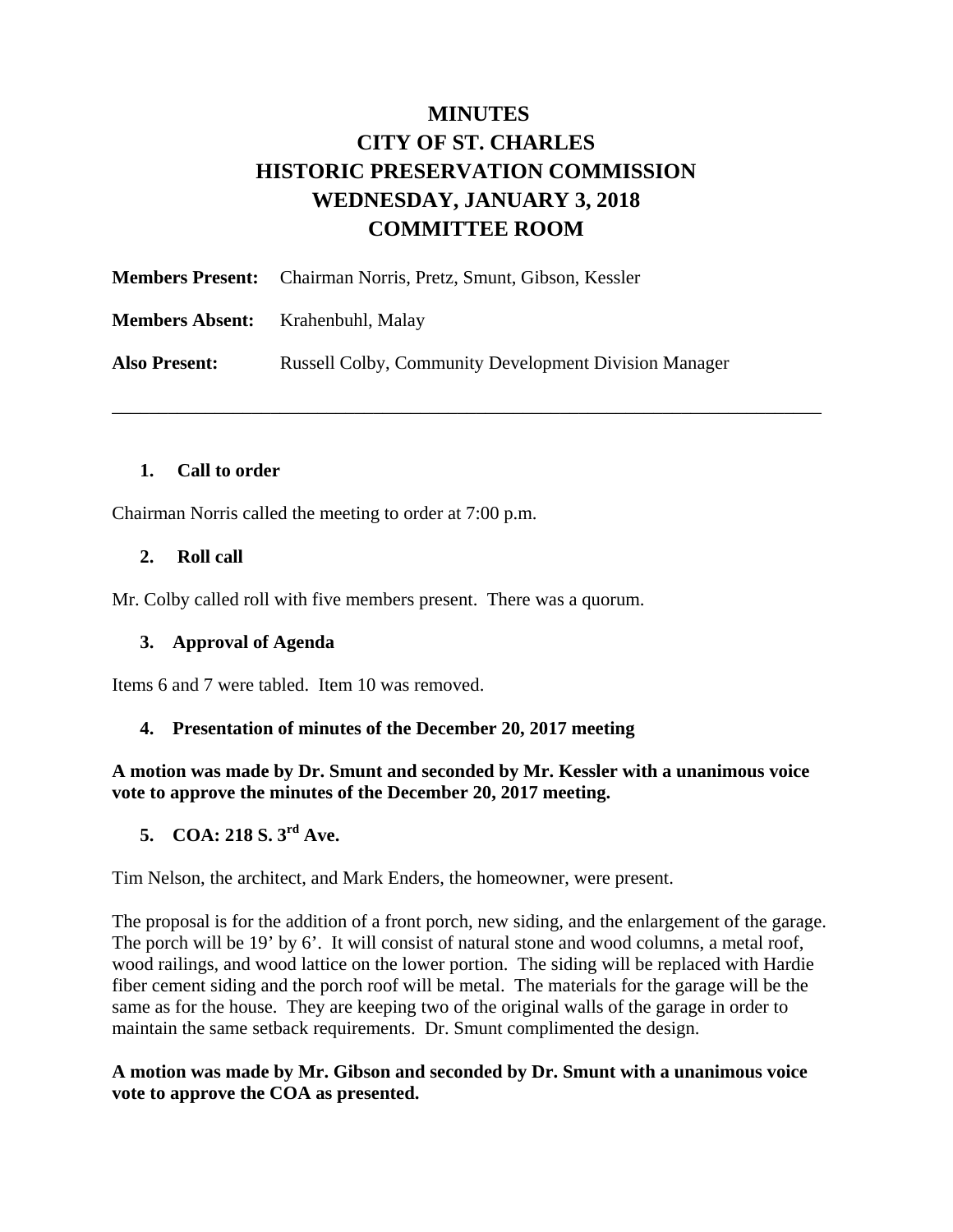Historic Preservation Commission Minutes – January 3, 2018 Page 2

## **6. COA: 225 W. Main St. (south elevation)**

This item was tabled in item 3.

## **7. COA: 619 W. Main St.**

This item was tabled in item 3.

## **8. Preliminary Review: 612 W. Main St.**

There were no representatives present for this discussion.

#### **A motion was made by Dr. Smunt and seconded by Mr. Gibson with a unanimous voice vote to table the item.**

## **9. Preliminary Review: 307 Illinois Ave.**

Samantha and Roosevelt Cocroft, the homeowners, were present.

The homeowners would like to transform the outside of the house to resemble its original design. The project would entail opening up the enclosed front porch in a Queen Anne style and replacing the vinyl windows and siding. This would include exposing the brick on the fireplace chimney. The Cocroft's also expressed interest in using the Residential Façade Grant for their project.

Dr. Smunt noted the chimney has some type of prefabricated siding on it. It is not brick. He referenced a similar project another homeowner did which included putting a brick veneer over a wood frame. It was thin brick cemented to the backing board. He suggested this as an option that would prevent the homeowners from completely rebuilding the chimney.

If they take off the siding and find clapboard underneath, Mr. Pretz suggested repurposing the wood by using the better boards on the more visible parts of the house, and using new clapboard on the less visible areas. He felt this would help preserve the vintage look of the original wood.

Ms. Cocroft mentioned the porch is leaning and does not have the original floor. The porch may have been enclosed without having the proper foundation underneath it. Chairman Norris said it was incorrectly enclosed. If they open it up to be a porch again, they should jack it back up and put the correct footing underneath it.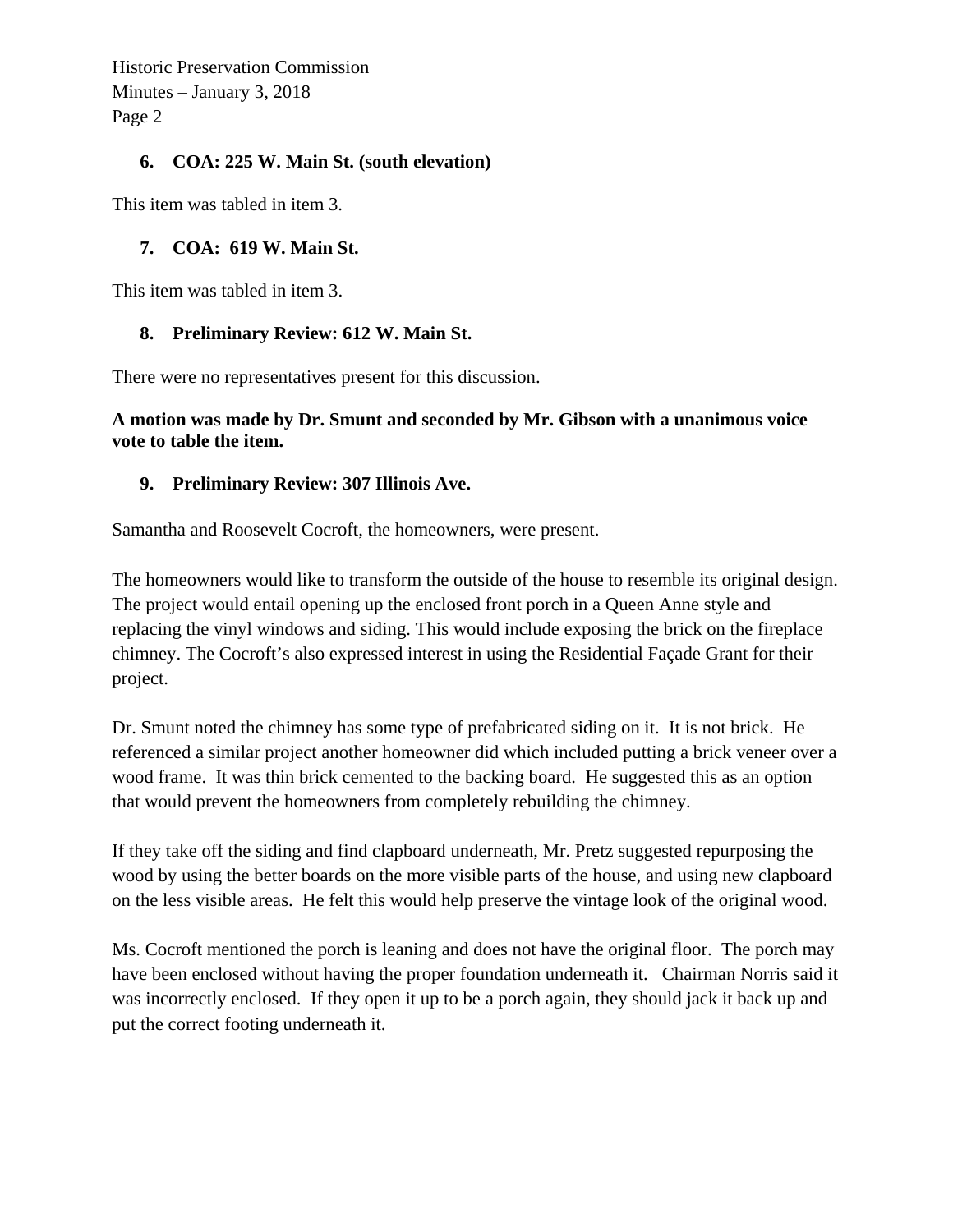Historic Preservation Commission Minutes – January 3, 2018 Page 3

Dr. Smunt asked if they had any plans to close up the attic window where an air conditioning unit was installed. The homeowner does intend to close it up and reshingle it with fishtail shingles.

Dr. Smunt suggested they come up with a conceptual drawing of their plan by taking a draft picture of their home and using a drawing program to sketch in the elements they would like to include. Once they have something they like, they can investigate what their true costs will be.

Ms. Cocroft asked if they could do a little bit of the work each year and still qualify for the grant program. Mr. Colby advised the maximum funding is \$5000 per year. Repeat applicants must wait until September of the following year before applying again. He said there is nothing that prevents them from applying each year, as long as funding is available. Mr. Pretz stated some work might be considered maintenance and would not qualify for grant funding.

# **10. Preliminary Review: 214 Chestnut Ave.**

This item was removed in item 3.

# **11. Additional Business and Observations from Commissioners or Staff**

Mr. Kessler said he was contacted by Brian Graff who purchased the Freeman house. Mr. Graff is interested in landmarking his home. He put him in contact with Mr. Pretz for research assistance.

Mr. Pretz advised Anthony Rubano will be giving a presentation on Jan. 11 at the library. The presentation is on the architectural evolution of bank buildings.

Mr. Pretz also noted the Elgin Tower has been completed. It was a historical building that was converted into housing. Mr. Pretz said he reached out to them to find out how they preserved the building. He was offered an open invitation for a private tour of the building. He said if any Commissioners are interested in attending with him, to please let him know.

# **a. 217 Cedar Ave. Update**

Mr. Colby said they are arranging to have the house moving contractor take a look at the building soon.

# **b. Plaque Program**

Mr. Pretz put together some ideas to implement a plaque program similar to what he previously mentioned was being done in West Dundee. To keep it manageable, he suggested limiting the eligibility to the following categories: